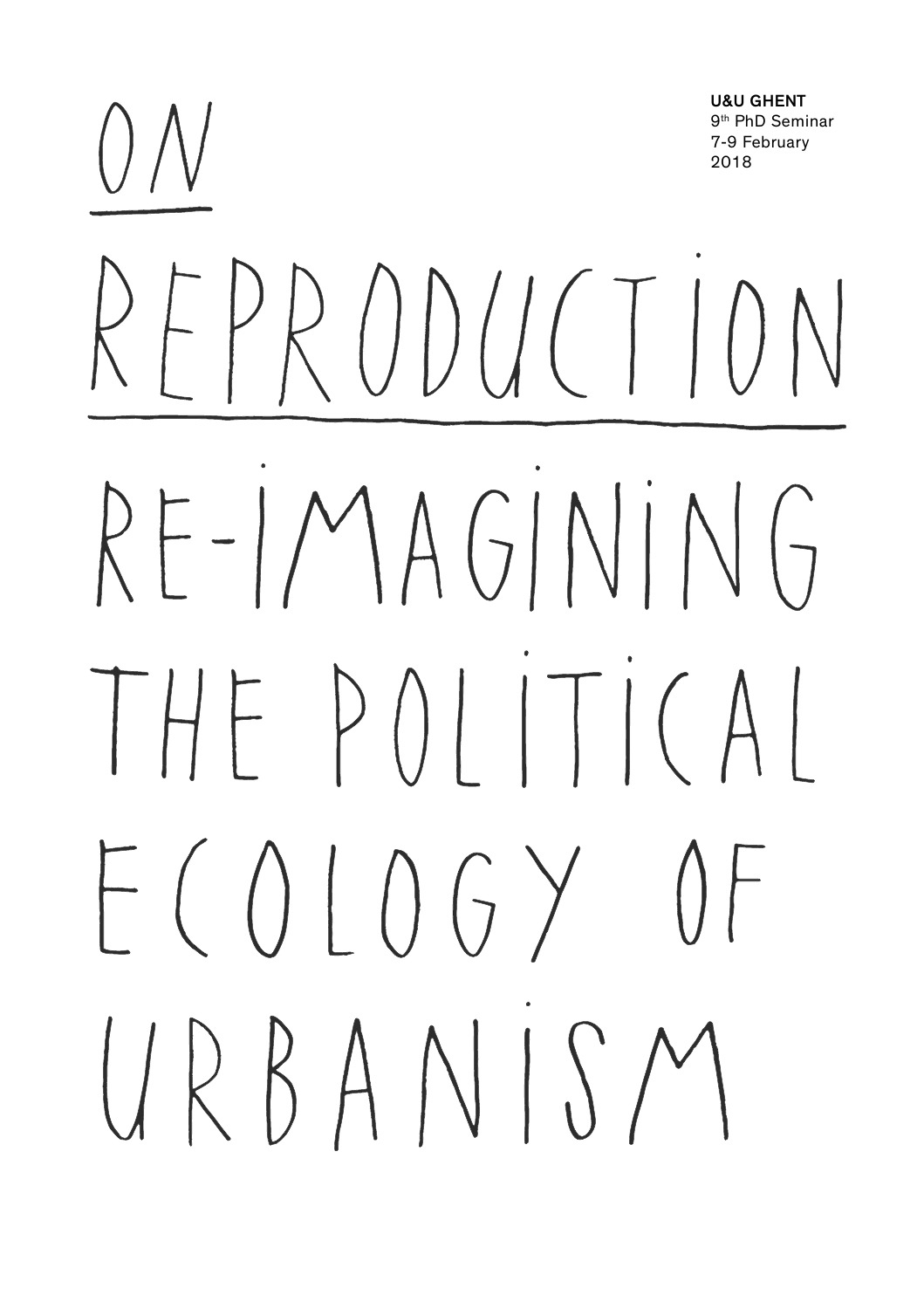U&U - 9<sup>th</sup> International PhD Seminar in Urbanism and Urbanization 7-9 February 2018 Department of Architecture and Urban Planning, Ghent University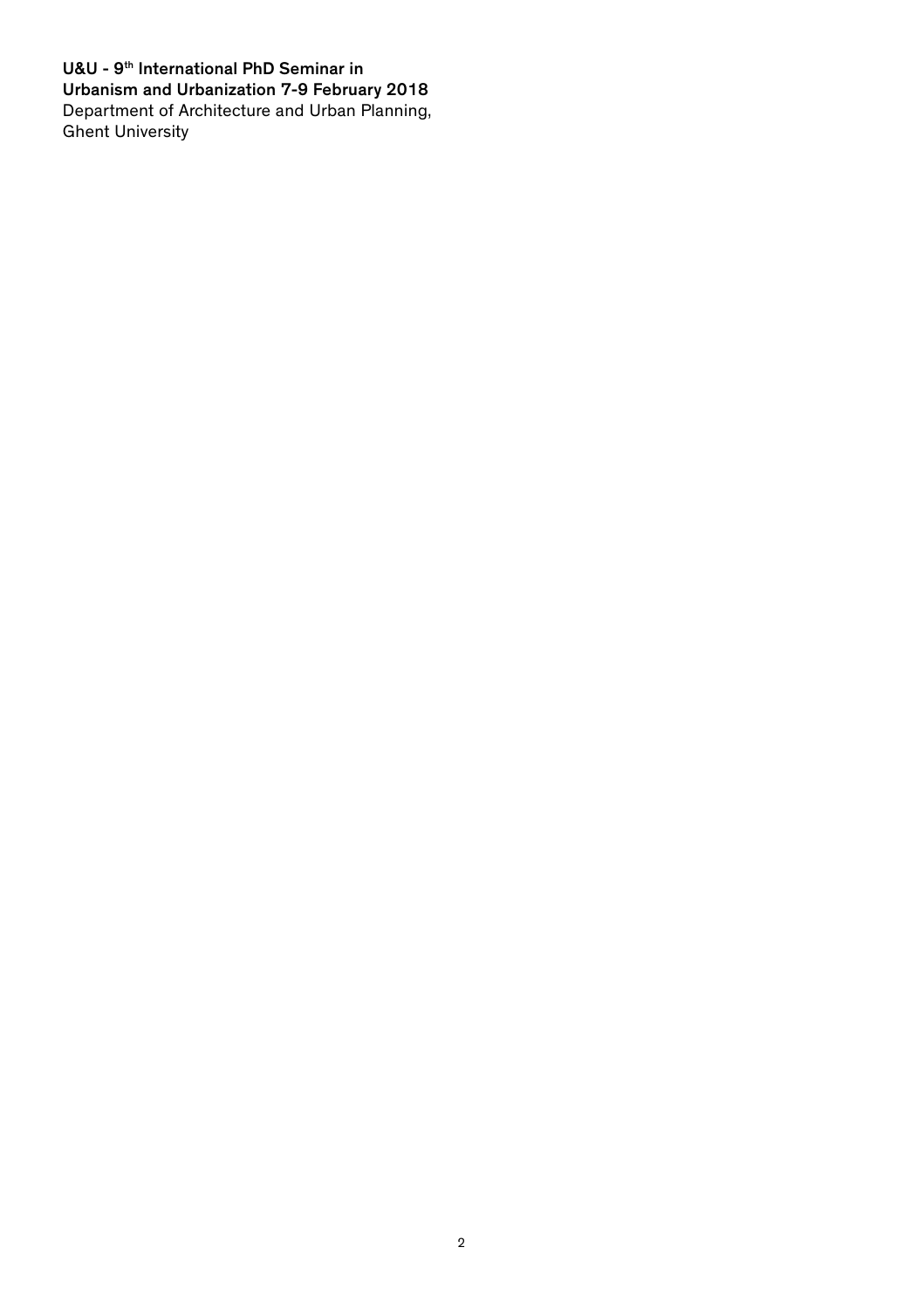The seminar seeks to bring together students writing their PhD thesis in urbanism, working within very different disciplinary traditions, combining historical research, design research and different forms of urban research.

The community supporting this seminar series over the years shares an interest in work that tries to speak across the divide between urban studies and the city-making disciplines, seeking to combine the interpretation of the process of urbanization with the commitment and care for the urban condition in all its manifold manifestations, and bring together urban theory and the theoretical grounding of urbanism.

The seminar welcomes all PhD students working in this mixed field. The call for papers of each edition foregrounds a set of themes that will be given special attention. We invite students to respond to these thematic lines, however, papers addressing other themes and concerns will also be taken into consideration.

Each period of urbanization comes with its urbanisms. At times these are clearly defined and constitute distinct paradigms that fill handbooks, structure curricula and form schools. At other times they are contested and subject of vigorous debate. Today, urbanism is a field in flux, forced to engage in new urban questions and address pressing social and ecological concerns. As a direct result the contemporary list of epithets qualifying the notion urbanism has become virtually endless.

In this edition of the urbanism and urbanization seminar we want to think the urban question as a matter of political ecology, joining the transdisciplinary efforts to think nature inside the political economy of urbanization and to develop a perspective on urbanism that unites ecological and social justice concerns. In order to do so, we proceed from a notion which has defined urbanism within political economy, namely the question of 'social reproduction'.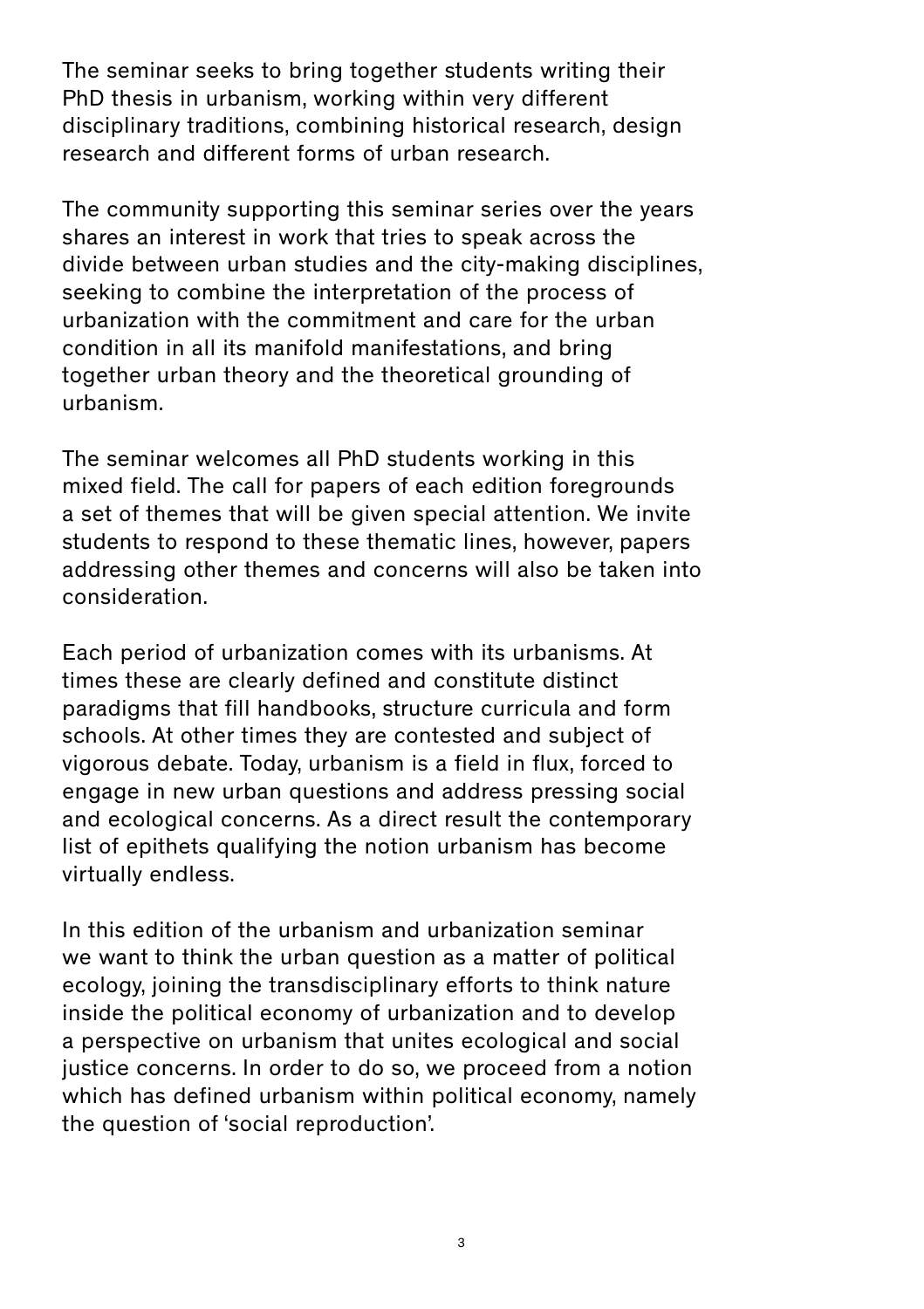# Conference Program

|  | Wednesday February 7th |
|--|------------------------|
|--|------------------------|

| 12h00-14h30<br>14h30-16h00        | Registration<br>Parallel Sessions A-B-C – Part I (short papers)<br>A: Ethnographies of design practices                                                                                                                   |
|-----------------------------------|---------------------------------------------------------------------------------------------------------------------------------------------------------------------------------------------------------------------------|
| 16h00-16h30<br>16h30-18h30        | <b>B: Sites &amp; Strategies</b><br>C: (Large) Territorial systems<br>Coffee break<br>Parallel Sessions A-B-C - Part II (short papers)<br>A: Ethnographies of design practices<br><b>B: Sites &amp; Strategies</b>        |
| 18h00-20h00                       | C: (Large) Territorial systems<br>Welcome Drink at the library of the Faculty of<br><b>Engineering and Architecture</b>                                                                                                   |
| Thursday February 8 <sup>th</sup> |                                                                                                                                                                                                                           |
| 08h30-09h00<br>09h00-11h00        | Registration<br>Parallel Sessions D-E-F – Part I (full papers)<br>D: Metabolism<br>E: Production                                                                                                                          |
| 11h00-11h30<br>11h30-13h30        | F: Movements (part 1)<br>Coffee break<br>Parallel Sessions D-E-F - Part II (full papers)<br>D: Metabolism<br>E: Production<br>F: Movements (part 1)                                                                       |
| 13h30-14h30<br>14h30-19h00        | Lunch<br>Conference theme & keynotes:<br>Michiel Dehaene, 'On Reproduction'<br>Lukasz Stanek, 'Death and Life of Urban Knowledge Ecologies'<br>Coffee break<br>Hillary Angelo, 'Urbanized nature: Greening as Citymaking' |
| Evening                           | Chiara Tornaghi, 'From the food-disabling city to an agroecological urbanism'<br>Social dinner at KASK Café                                                                                                               |
| Friday February 9th               |                                                                                                                                                                                                                           |
| 09h00-09h30<br>09h30-11h00        | Registration<br>Parallel Sessions G-H-I – Part I (full papers)<br>G: Commons / Alternative economies<br>H: Socio-ecological systems                                                                                       |
| 11h00-11h30<br>11h30-13h00        | I: Movements (part 2)<br>Coffee break<br>Parallel Sessions G-H-I - Part II (full papers)<br>G: Commons / Alternative economies<br>H: Socio-ecological systems<br>I: Movements (part 2)                                    |
| 13h00-14h00<br>14h00-17h00        | Lunch<br>Book presentation: The Horizontal Metropolis between Urbanism and<br>Urbanization<br>Special Session: Curating the library of the ampersand $+$ Roundtable                                                       |
|                                   |                                                                                                                                                                                                                           |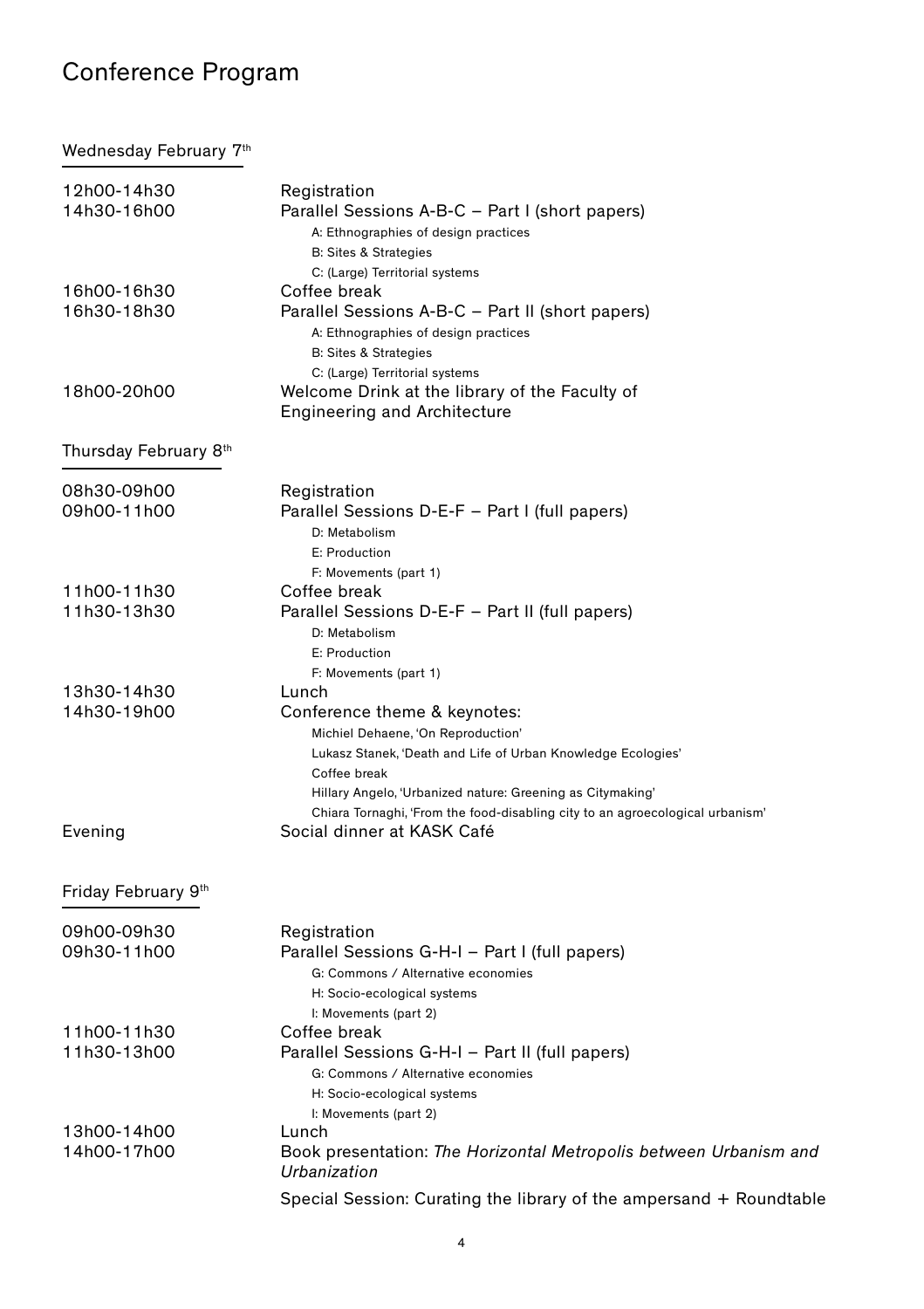# Keynotes

Intro by Michiel Dehaene (Ghent University) On Reproduction

#### Łukasz Stanek

(University of Manchester) Death and Life of Urban Knowledge Ecologies

Urban knowledge production in hegemonic western centres is characterised today by a double bind: the call for a diversification of this knowledge beyond normative Western concepts is paralleled by a systematic erasure of such diversity as it actually existed in the second half of 20th century. The focus on a number of schools of architecture in postcolonial and post-dependence countries in the 1960s and 1970s, including Kumasi (Ghana), Zaria (Nigeria), Constantine (Algeria), or Baghdad (Iraq) shows a real experience of diversification of knowledge about urbanisation processes beyond its unilateral flow from Western (colonial) metropoles. Benefiting from the multiplicity of the global networks of solidarity during the cold war, which were not restricted to the dichotomy between socialist and capitalist countries but included a variety of "third-worldist" projects, these sites became centres where competing concepts, methodologies, and epistemic frameworks were debated, tested, and developed. These diversified ecologies of urban knowledge were buried in the rubbles of the Berlin Wall and devaluated as "ideological" according to western cold-war discourse. By drawing on archival materials from West Africa, the Middle East, and Eastern Europe, this talk revisits these ecologies in order to rethink urbanisation since the cold war beyond cold-war categories.

#### Hillary Angelo

(University of California) Urbanized nature: Greening as Citymaking

In an era of global ecological crisis, sustainable cities have become new paragons of ideal urbanism, and the idea of "green" as a good in cities is ubiquitous. But where did this idea come from. and what are its effects on urban public life and urban transformation? Through a comparison of

greening projects in Germany's Ruhr Valley, I trace the emergence of a distinct social imaginary of nature as an indirect, universal, and aspirational good and show how it has motivated greening practices, carried out with the goal of creating ideal cities and citizens, for the past 150 years. I also identify striking similarities in the way these projects roll out across very different urban epochs and changing groups of protagonists: greening projects are normative projects carried out and received as investments in the public good, even as they reinscribe existing inequalities in public space and distribute their goods unevenly.

#### Chiara Tornaghi

(Coventry University) From the food-disabling city to an agroecological urbanism: rethinking social reproduction from a food perspective

This lecture aims to unpack how a food perspective on social reproduction has been instrumental in shaping an intellectual trajectory that goes from a critical stance towards the food-disabling city, to a programmatic agenda for an agroecological urbanism. The lecture is structured in two parts. In the first part I build on my experience as researcher, scholar –activist and/or microfarmer within over ninety urban food growing projects in Europe between 2009 and 2017. Analysing the limited role of these projects in urban food-production, I will argue that they by and large remain attached to what I have previously defined as the 'food-disabling city' (2017). I will claim that urban theory has been almost entirely food-blind and complicit of a mode of urbanisation which has eroded the capacity of human beings to retain control over a fundamental aspect of social reproduction: food production. In the second part, building on feminist Marxist literature and embracing the challenge to think food as an urban question I expand the way social reproduction has featured in urban theory. I will discuss an action and research agenda that looks at the promises of urban political agroecology and the food sovereignty movement to build what we call a 'resourceful, reproductive, agroecological urbanism' (C.M. Deh-Tor 2017).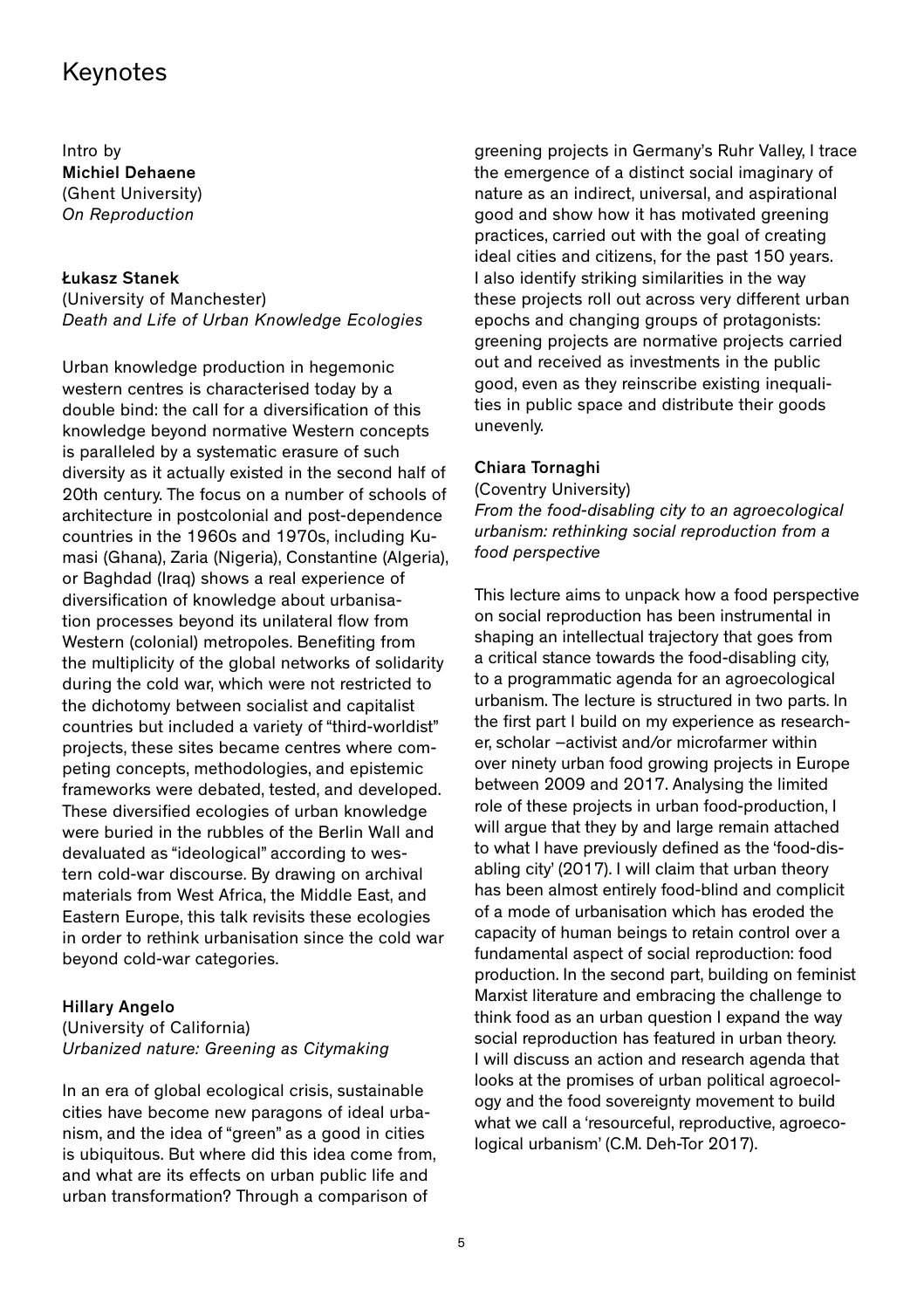Entrance (Jozef Plateaustraat, 22)



GROUND FLOOR

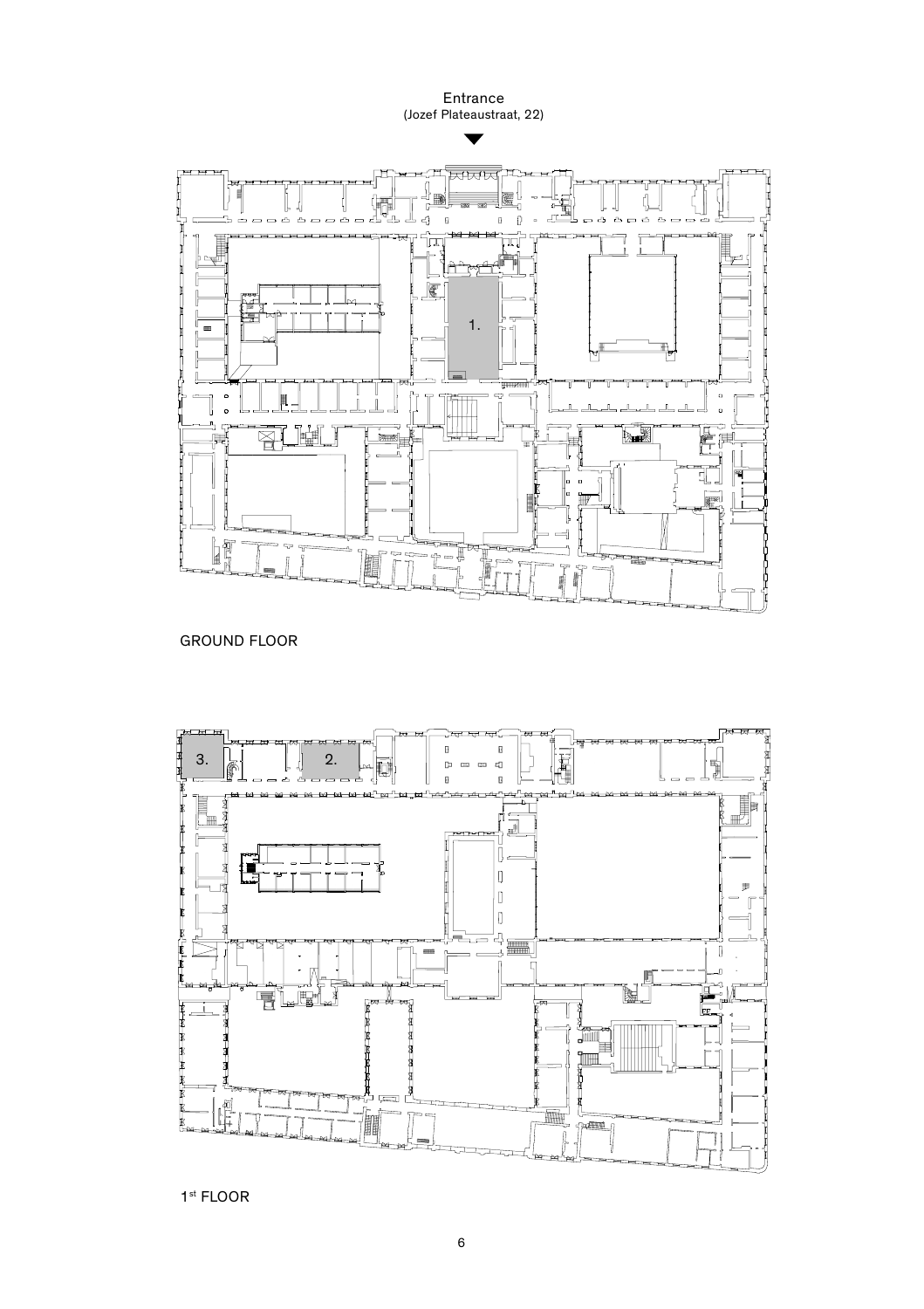

# Ground Floor

1. Library (working space & welcome drink on Wednesday)

# First Floor

- 2. Auditorium E (After-noon session on Friday)
- 3. Auditorium G (Keynotes on Thursday)

# Second Floor

- 4. Registration Desk, Lunch & Coffee Room
- 5. Secretary Departement of Achitecture
- 6. Seminar Room 1
- 7. Seminar Room 2
- 8. Seminar Room 3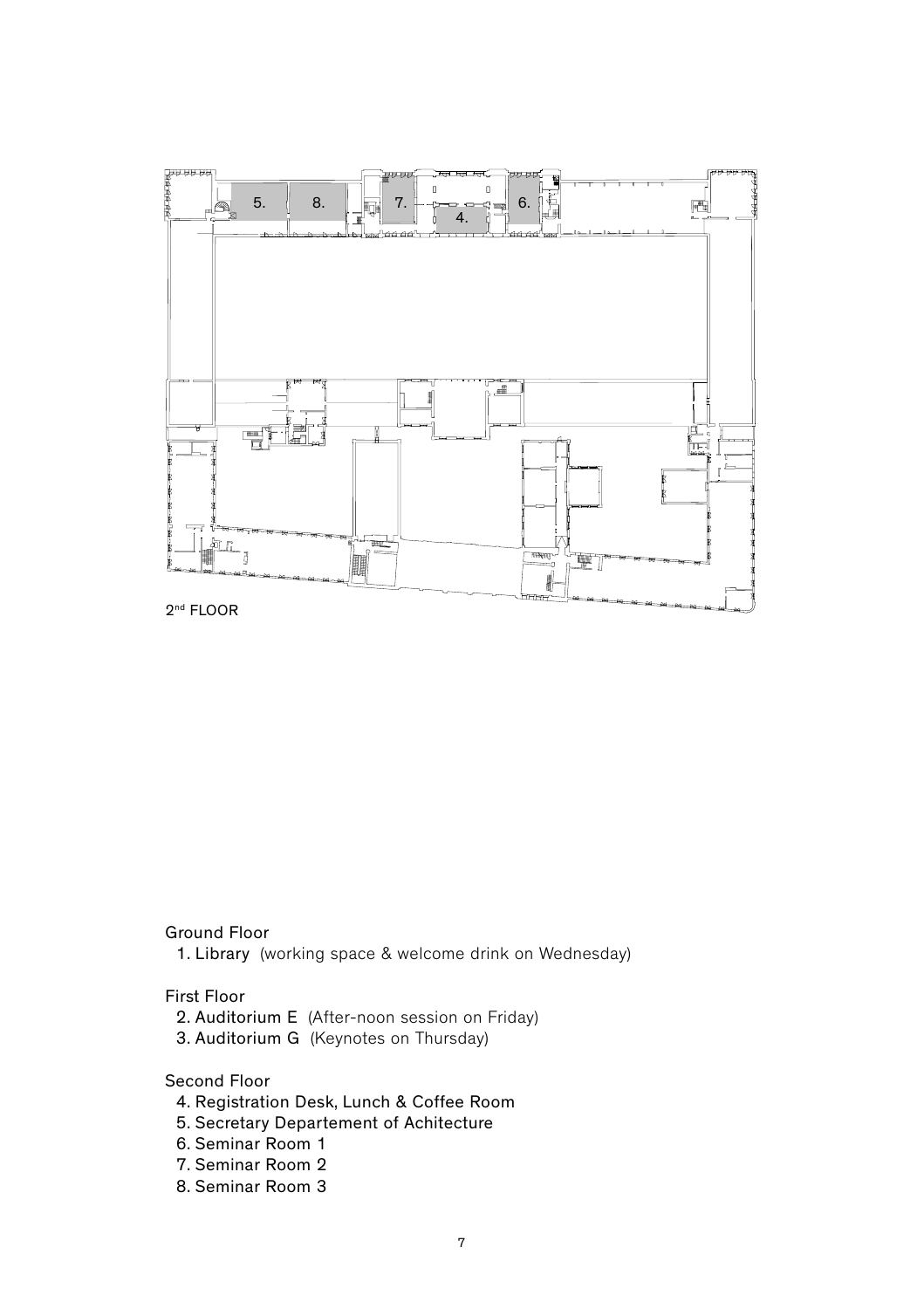# Paper Sessions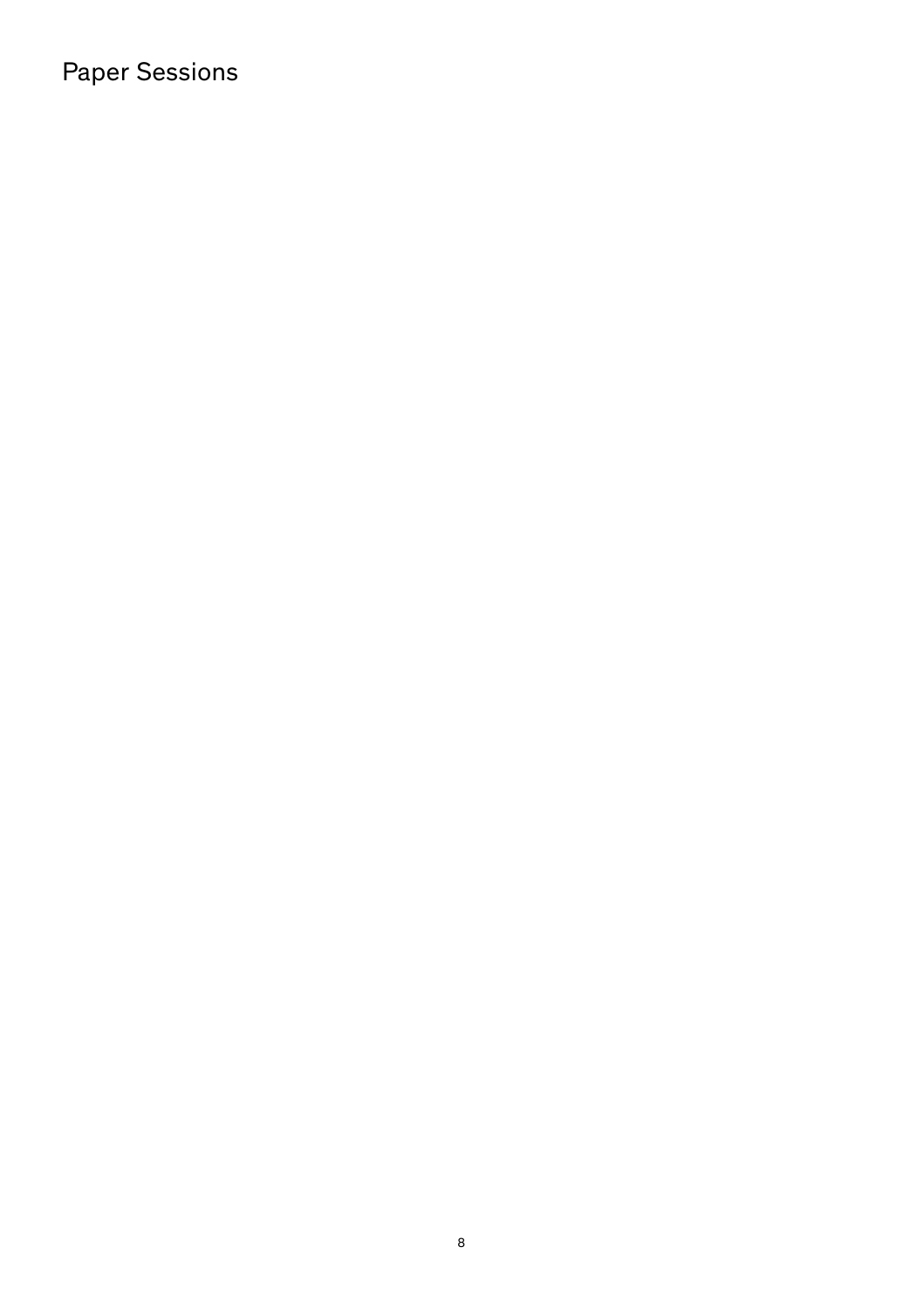#### 14h30 - 16h00

| Diana Dahood         | <b>KUL</b> | Urbanism of temporality. Tracing the impact of food<br>and shelter rehabilitation networks on the production<br>and reproduction of urban realities in Marka camp,<br>Jordan | Seppe De Blust<br>(ndvr) | Chiara Tornaghi<br>(Coventry University) |
|----------------------|------------|------------------------------------------------------------------------------------------------------------------------------------------------------------------------------|--------------------------|------------------------------------------|
| <b>Martin Dumont</b> | UGent      | A critical look at regional planning: Jean Rémy and<br>the concept of urban externalities                                                                                    | Seppe De Blust<br>(ndvr) | Michiel Van<br>Meeteren (VUB)            |

#### 16h30 - 18h00

| Alvaro Mercado<br>Jara | $ULB -$<br>La Cambre | Unveiling Latin American territories; The Travesías<br>of the Valparaíso School as a critical practice of the<br>planetary urbanization | Claudia Faraone<br>(IUAV - UnivPadova) | Michael Ryckewaert<br>(VUB)            |
|------------------------|----------------------|-----------------------------------------------------------------------------------------------------------------------------------------|----------------------------------------|----------------------------------------|
| Jeanne Mosserav        | VUB - KUL            | Live to understand: reflection on an ethnography of a<br>high rise social housing estate in Brussels                                    | Luce Beeckmans<br>(UGent)              | Claudia Faraone<br>(IUAV - UnivPadova) |

# Session B: Sites & Strategies Chair: Viviana D'Auria (seminar room 2)

#### 14h30 - 16h00

| Valentin Bourdon | <b>EPFL</b>                                       | Re-imagining the collective space                                                                   | Wouter Van Acker<br>(ULB) | Viviana D'Auria<br>(KUL) |
|------------------|---------------------------------------------------|-----------------------------------------------------------------------------------------------------|---------------------------|--------------------------|
| Duygu Cihanger   | Middle East<br>Technical<br>University &<br>UGent | Spontaneity in everyday space:<br>Linking Social and Spatial through an Urban Design<br>Perspective | Chiara Certomà<br>(UGent) | Viviana D'Auria<br>(KUL) |

#### 16h30 - 18h00

| Nicola da Schio  | VUB.        | Governing the air: knowledge, infrastructures,<br>contestation                      | Chiara Tornaghi<br>(Coventry University) | <b>Lionel Devlieger</b><br>(Rotor) |
|------------------|-------------|-------------------------------------------------------------------------------------|------------------------------------------|------------------------------------|
| Anna Livia Friel | <b>IUAV</b> | Construction and its contrary. The role of demolition<br>in the project of the city | Wouter Van Acker<br>(ULB)                | Lionel Devlieger<br>(Rotor)        |

# Session C: Territorial systems Chair: Chiara Cavalieri (seminar room 3)

14h30 - 16h00

| Luca Iuorio    | <b>IUAV</b> | Limits and inevitabilities of dams in the North Ameri-<br>can machine-territory | Axel Fisher<br>(ULB) | Greet De Block<br>(UA) |
|----------------|-------------|---------------------------------------------------------------------------------|----------------------|------------------------|
| Luis Antonio   | <b>IUAV</b> | The Italy of the factories. Narrations, representations,                        | Axel Fisher          | Greet De Block         |
| Martin Sanchez |             | images                                                                          | (ULB)                | (UA)                   |

#### 16h30 - 18h30

| Berta Morata     | Lulea<br>Tekniska<br>Universitet     | The Northbothnian technological megasystem:<br>Urbanization, territorial metabolism and political<br>ecologies                                                       | Bénédicte Grosjean<br>(ENSAP Lille) | Chiara Cavalieri<br>(EPFL)    |
|------------------|--------------------------------------|----------------------------------------------------------------------------------------------------------------------------------------------------------------------|-------------------------------------|-------------------------------|
| Thomas Beillouin | $EAV&T$ –<br>Université<br>Paris-Est | The strategies of territorial development in the test of<br>coastal dynamics. From the mobility of the coastline<br>to the spatio-temporal depth of the coastal area | Maria Chiara Tosi<br>(IUAV)         | Michiel Van<br>Meeteren (VUB) |
| Ivonne Weichold  | University<br>of Luxem-<br>bourg     | Land for food. The Interaction of Urban Planning and<br>Regional Food Planning                                                                                       | Maria Chiara Tosi<br>(IUAV)         | Chiara Certomà<br>(UGent)     |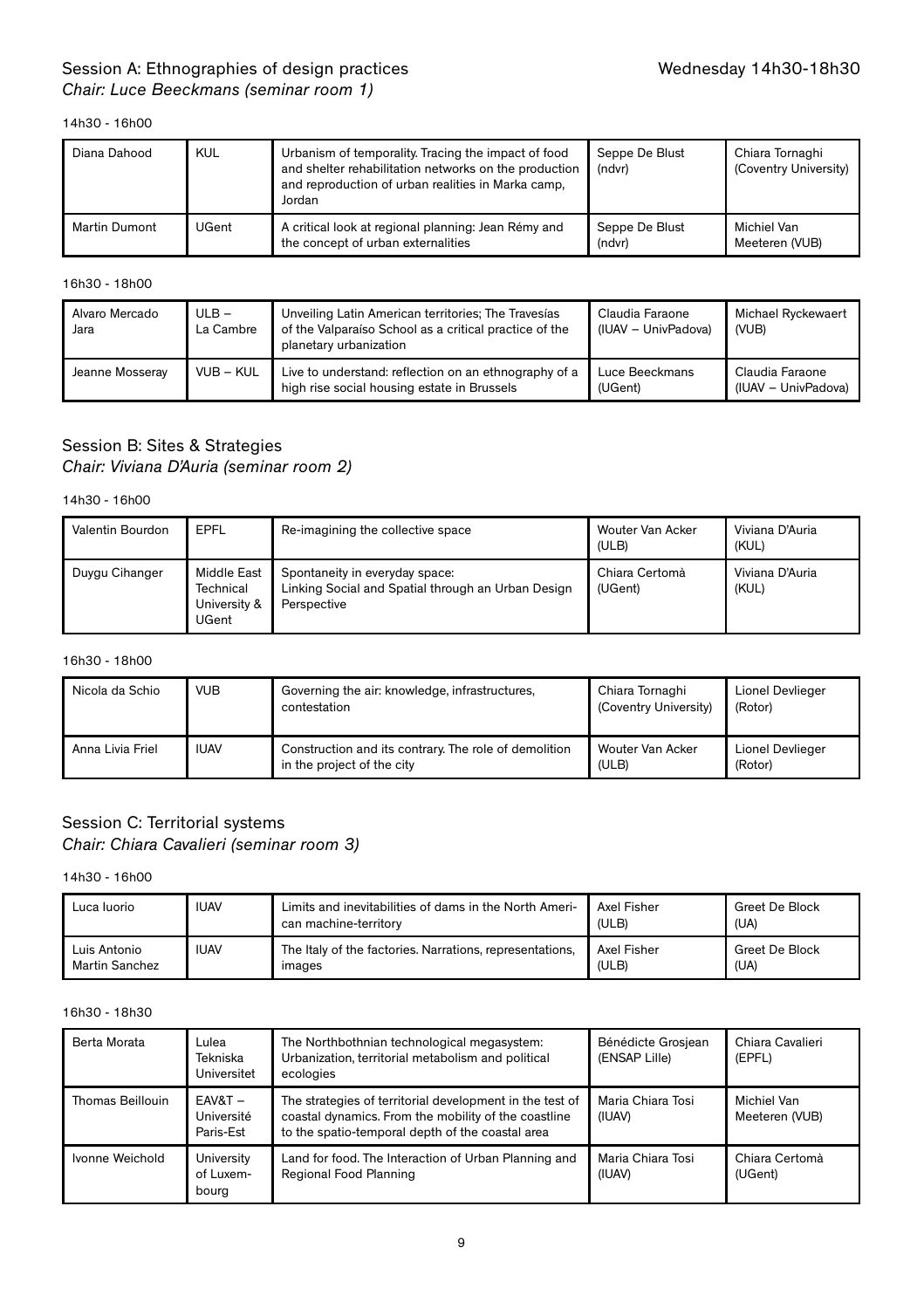9h00 - 11h00

| Andrea Bortolotti | ULB.       | Waste space and recycling practices: the case of the<br>Abattoirs in Brussels                          | Paola Viganò<br>(EPFL-IUAV) | Els Verbakel<br>(Bezalel) |
|-------------------|------------|--------------------------------------------------------------------------------------------------------|-----------------------------|---------------------------|
| Griet Juwet       | <b>VUB</b> | Energy transition in the nebular city: a socio-spatial<br>perspective on the case of heat in Roeselare | Nathalie Roseau<br>(ENPC)   | Els Verbakel<br>(Bezalel) |
| Julie Marin       | <b>KUL</b> | Reinterpreting the territory's resourcefulness                                                         | Paola Viganò<br>(EPFL-IUAV) | Nathalie Roseau<br>(ENPC) |

#### 11h30 - 13h00

| Elisabeth Siodahl | AHO Oslo             | From Pipeline to Landscape: a Landscape-Driven<br>Design for Stormwater Management | Bruno Notteboom<br>(St-Lucas KUL) | Oswald Devisch<br>(UHasselt) |
|-------------------|----------------------|------------------------------------------------------------------------------------|-----------------------------------|------------------------------|
| Marine Declève    | UCL &<br><b>EPFL</b> | Brussels. (De)construction of a productive narrative                               | Nadia Casabella<br>(ULB)          | Joachim Declerck<br>(AWB)    |

# Session E: Production Chair: Michael Ryckewaert (seminar room 3)

9h00 - 11h00

| Giorgos<br>Koukoufikis | GSSI Aguila<br>& KUL | The Post-Growth City: Towards an Urban Research<br>Agenda for the Post-Growth Society | Lukasz Stanek<br>(Manchester)<br>University)     | Elena Cogato Lanza<br>(EPFL) |
|------------------------|----------------------|---------------------------------------------------------------------------------------|--------------------------------------------------|------------------------------|
| Mladen Stilinovic      | UGent                | Re-emerging landscapes: militarised territories from<br>the Cold War period           | Lukasz Stanek<br>(Manchester<br>University)      | Marcel Smets (KUL)           |
| Roberto Sega           | <b>EPFL</b>          | The industrialization and the construction of the<br>Alpine city-territory            | Dominique Rouillard<br>(ENSA Paris<br>Malaguais) | Marcel Smets (KUL)           |

| Cai Xiaoxiao     | <b>KUL</b> | The Congenital Defective Impetuses and Postnatal<br>Distorted Development. Research on the Impetuses<br>and Problems in the New Towns' Development of<br>China                           | Adolfo Sotoca (LUT<br>/ UPC) | Dominique Rouillard<br>(ENSA Paris<br>Malaquais) |
|------------------|------------|------------------------------------------------------------------------------------------------------------------------------------------------------------------------------------------|------------------------------|--------------------------------------------------|
| Sis Pillen       | <b>KUL</b> | Waterscapes in transformation in the 'Uitkerkse<br>Polder'. Water as a protagonist for changing accessi-<br>bility in landscapes challenged by infrastructures for<br>climate resilience | Adolfo Sotoca (LUT<br>/ UPC) | Michael Ryckewaert<br>(VUB)                      |
| Margarita Macera | <b>KUL</b> | Reviewing post-mining procedures in view of the po-<br>tential incursion of landscape urbanism in resource<br>extraction                                                                 | Adolfo Sotoca (LUT<br>/ UPC) | Maria Chiara Tosi<br>(IUAV)                      |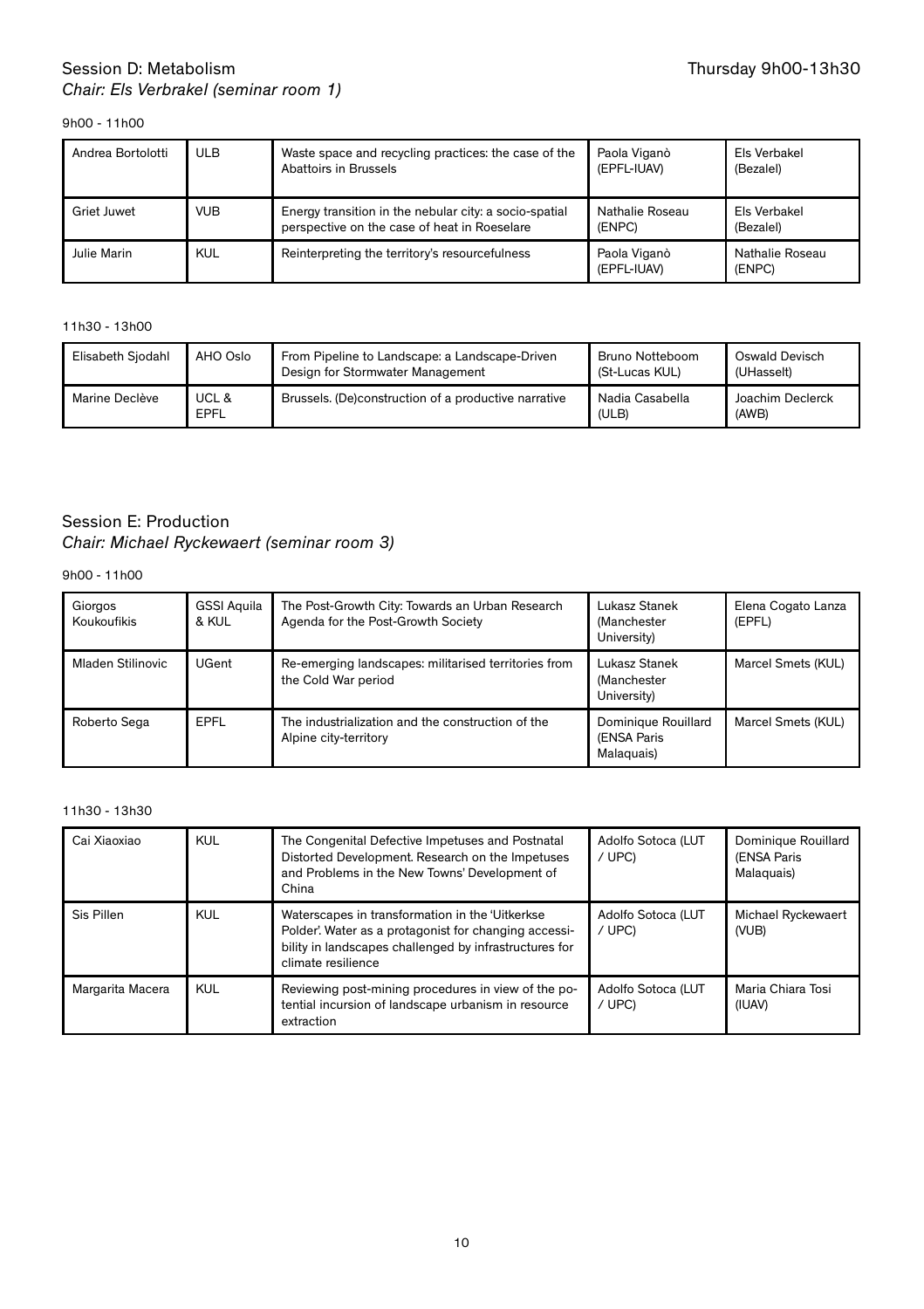### 9h00 - 11h00

| Laura Mav             | University<br>of Antwerp | Suburban place-making: 'place distinctiveness' as<br>manifestation of political-economic coalitions<br>(case: Antwerp, c.1860-c.1940) | Bas Van Heur<br>(VUB)               | Oswald Devisch<br>(UHasselt)        |
|-----------------------|--------------------------|---------------------------------------------------------------------------------------------------------------------------------------|-------------------------------------|-------------------------------------|
| laor Moreno<br>Pessoa | TUDelft                  | Spatial fragmentation and self-organisation: a nega-<br>tive relation in Brazilian metropolises                                       | Bas Van Heur<br>(VUB)               | Ilia Van Damme<br>(UA)              |
| Barbara Roosen        | UHasselt                 | (E) valuating the production of social space: A critical<br>atlas of a residential subdivision in Zolder                              | Bénédicte Grosiean<br>(ENSAP Lille) | <b>Pieter Uvttenhove</b><br>(UGent) |

| Jeroen Stevens        | <b>KUL</b> | Urban(ism) Movements: Occupying Central São Paulo                | Brian McGrath<br>(Parsons New<br>School) | <b>Pieter Uvttenhove</b><br>(UGent) |
|-----------------------|------------|------------------------------------------------------------------|------------------------------------------|-------------------------------------|
| Guillaume<br>Vanneste | UCL - LOCI | Another Geography of the Belgian Dispersed<br><b>Settlements</b> | Brian McGrath<br>(Parsons New<br>School) | Ilja Van Damme<br>(UA)              |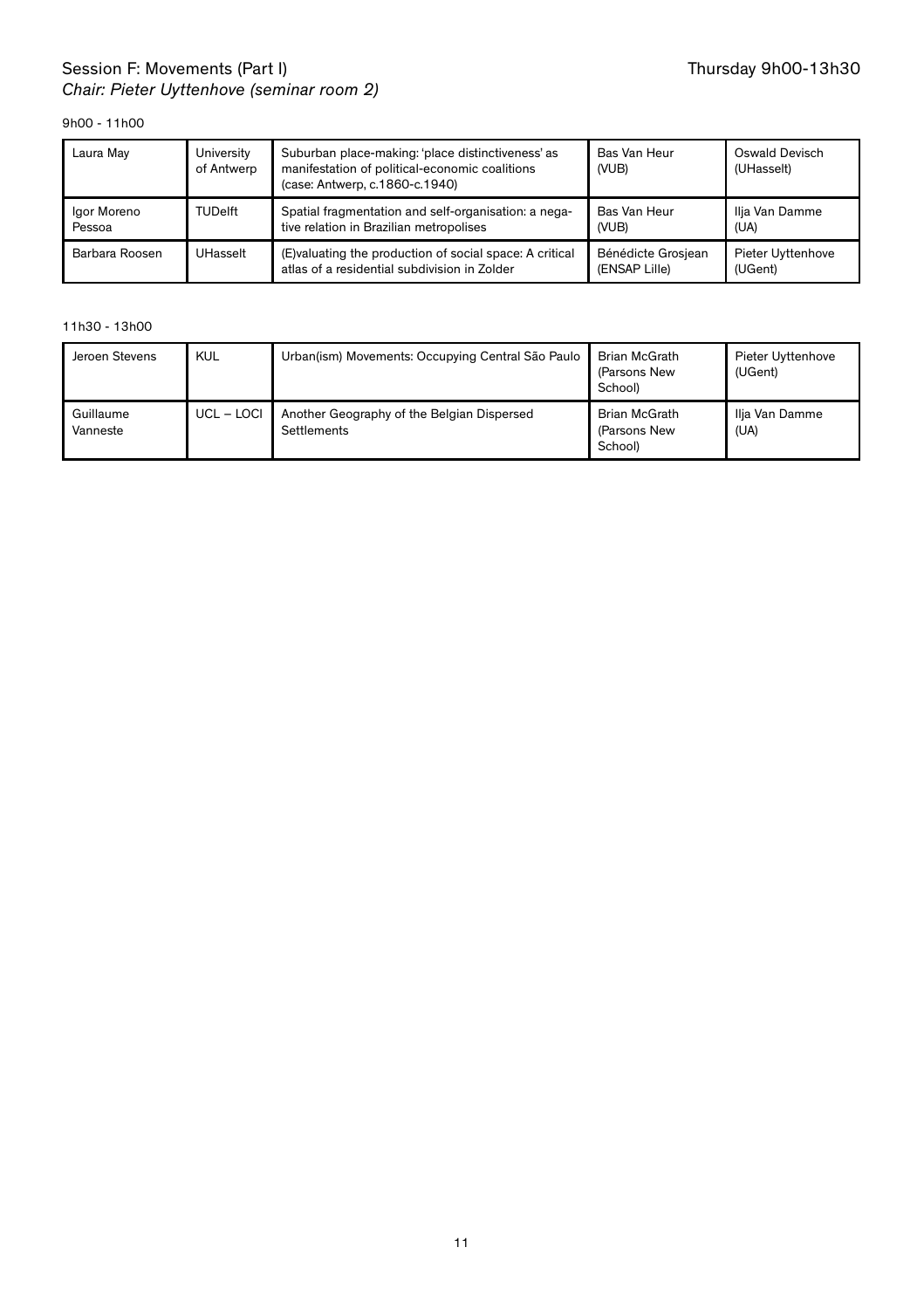### 9h30 - 11h00

| Dagmar Pelger | TU Berlin  | Neighbourhood as a socio-spatial common. A<br>neo-Nolli map of Wrangelkiez, Berlin-Kreuzberg | Lieven De Cauter<br>(KUL)           | <b>Brian McGrath</b><br>(Parsons New<br>School) |
|---------------|------------|----------------------------------------------------------------------------------------------|-------------------------------------|-------------------------------------------------|
| Anna Ternon   | UCL - LOCI | The garden cities of the 21st century                                                        | <b>Pieter Uvttenhove</b><br>(UGent) | Chiara Cavalieri<br>(EPFL)                      |

#### 11h30 - 13h00

| Philippe De Clerck | $ULB -$     | Slow builders in accelerating urbanity. The under- | Bart Verschaffel        | Elena Cogato Lanza |
|--------------------|-------------|----------------------------------------------------|-------------------------|--------------------|
|                    | Louise      | whelming radicality of La Poudrière, Brussels      | (UGent)                 | (EPFL)             |
| Eleonora           | University  | Thermae as commons. Guide lines for the project of | <b>Bart Verschaffel</b> | Elena Cogato Lanza |
| Fiorentino         | of Cagliari | thermal landscapes                                 | (UGent)                 | (EPFL)             |

# Session H: Socio-ecological systems Chair: Greet De Block (seminar room 2)

#### 9h30 - 11h00

| Olga Peek            | <b>KUL</b>                        | Re-designing the incremental city in times of climate<br>change: design investigations into the consolidated<br>riverbank settlements of Guayaquil, Ecuador | <b>Hillary Angelo</b><br>(University of Califor-<br>nia Santa Cruz) | Greet De Block (UA)   |
|----------------------|-----------------------------------|-------------------------------------------------------------------------------------------------------------------------------------------------------------|---------------------------------------------------------------------|-----------------------|
| Koenraad<br>Danneels | University<br>of Antwerp<br>& KUL | Historicizing Ecological Urbanism: Paul Duvigneaud,<br>the Brussels Agglomeration and the influence of<br>ecology on urbanism (1970-2016)                   | <b>Hillary Angelo</b><br>(University of Califor-<br>nia Santa Cruz) | Viviana d'Auria (KUL) |

| <b>KUL</b><br>* Kezia Dewi<br>The place given to and the place taken by Tionghoa<br>in the postcolonial Indonesia. A case study on<br>Semarang | Paola Viganò<br>(EPFL-IUAV) | Stiin Oosterlynck<br>(UA) |
|------------------------------------------------------------------------------------------------------------------------------------------------|-----------------------------|---------------------------|
|------------------------------------------------------------------------------------------------------------------------------------------------|-----------------------------|---------------------------|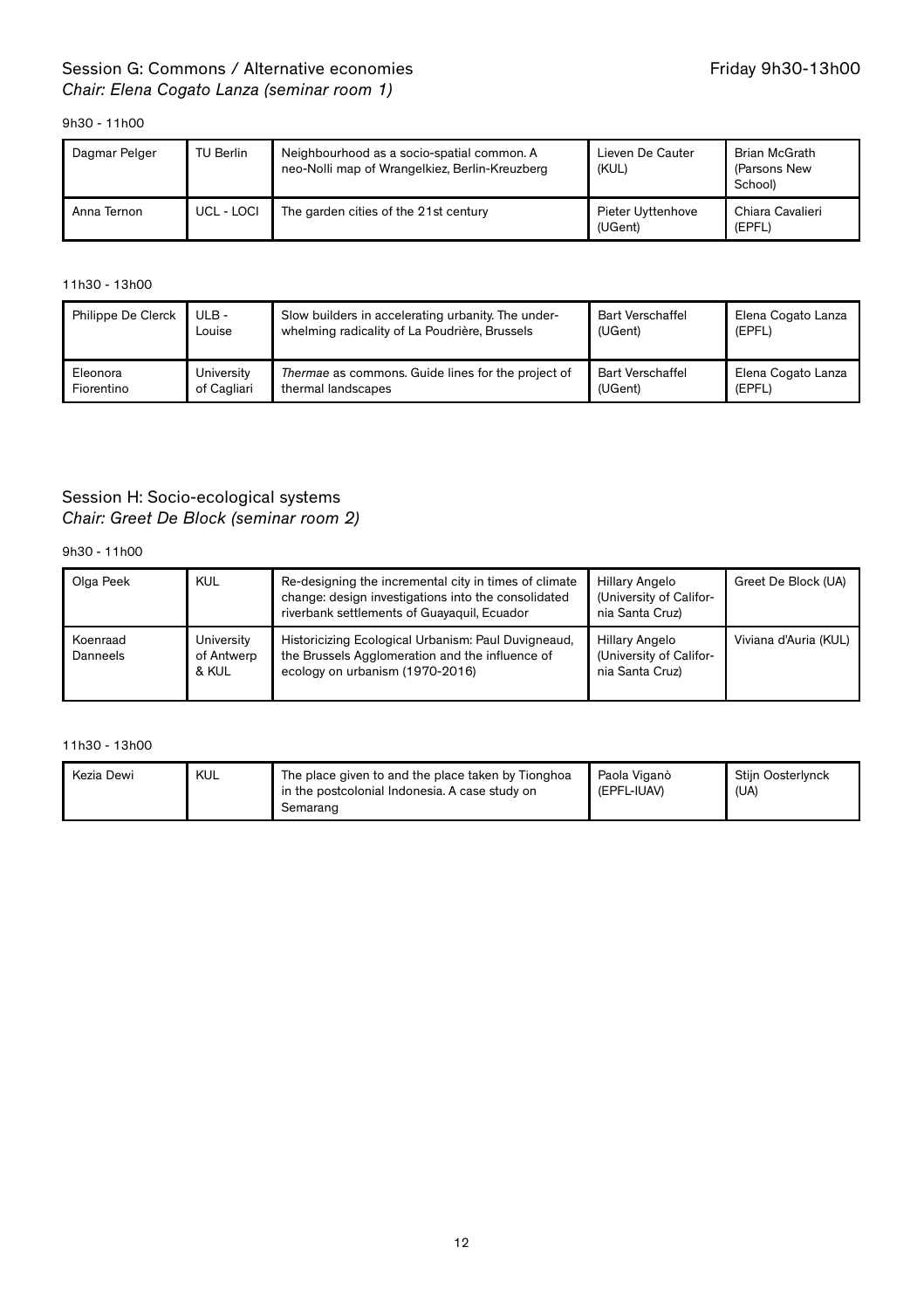#### 9h30 - 11h00

| Luis Angel Flores<br>Hernandez         | <b>KUL</b> | From dissensus to modernist consensus. On the<br>irruption and reproduction of spatial orders in 20th<br>century Guadalajara. | Bert De Munck<br>(UA) | Luce Beeckmans<br>(UGent)                        |
|----------------------------------------|------------|-------------------------------------------------------------------------------------------------------------------------------|-----------------------|--------------------------------------------------|
| Patricia Capanema<br>Alvares Fernandes | <b>KUL</b> | De-hierarchizing Belo Horizonte's foundational plan,<br>building theory from off the map                                      | Bert De Munck<br>(UA) | Dominique Rouillard<br>(ENSA Paris<br>Malaguais) |

| Cristina Braschi | UCL - LOCI  | Death and life of citizen initiatives through partici-<br>patory public policies in Madrid: towards an open<br>source urbanism or towards the end of it? | Els Vervloesem<br>(AWB) | André Loeckx (KUL) |
|------------------|-------------|----------------------------------------------------------------------------------------------------------------------------------------------------------|-------------------------|--------------------|
| Luca Sara Brody  | GSSI Aguila | Challenging the capitalist cityscape? The inclusion<br>of citizens in vacant space reuses in Barcelona and<br><b>Budapest</b>                            | Els Vervloesem<br>(AWB) | André Loeckx (KUL) |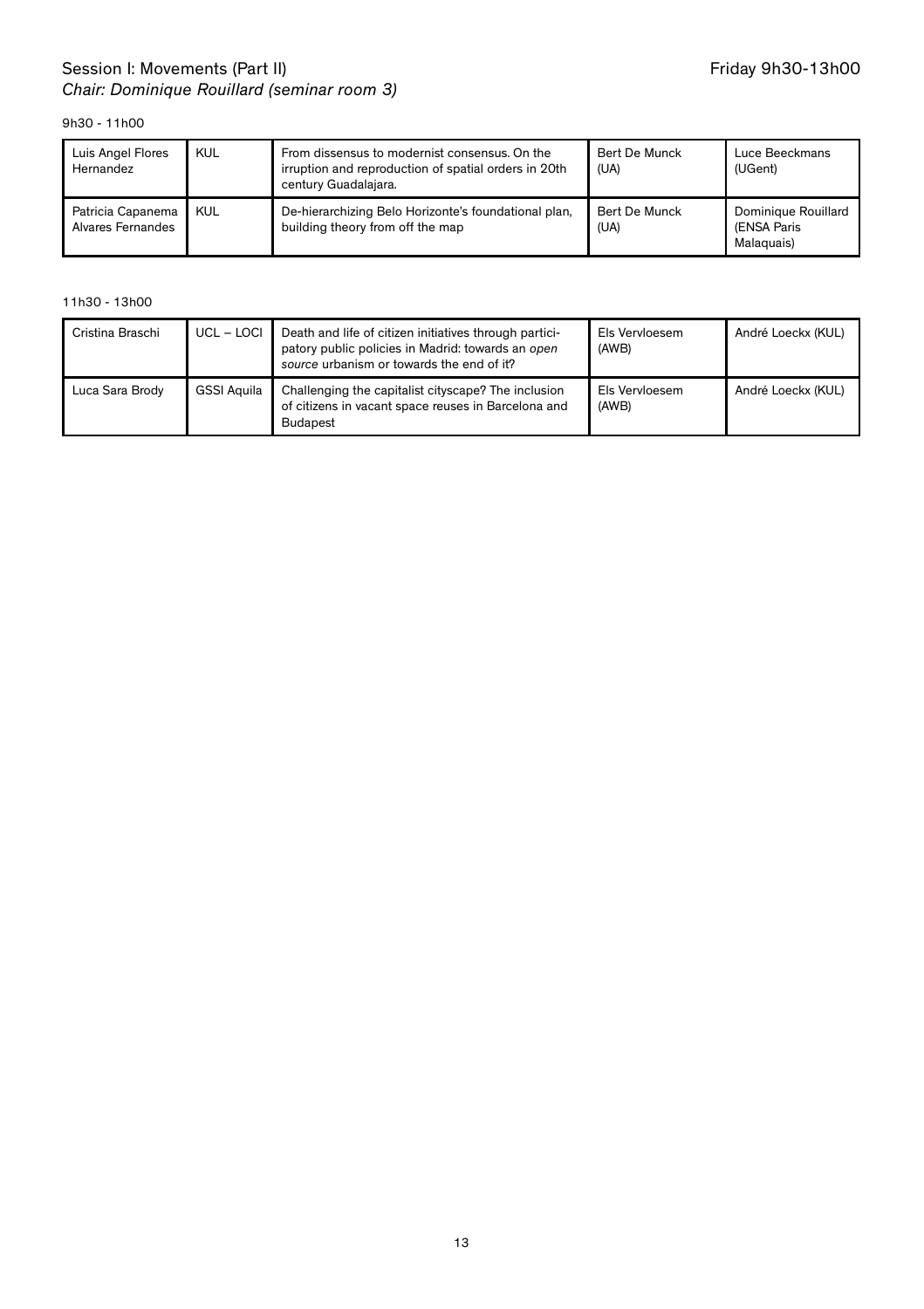# Practical Information

## Conference venue

Ghent University – Campus Boekentoren Department of Architecture & Urban Planning Jozef Plateaustraat 22, 9000 Gent, Belgium

# Social Dinner

The social dinner will take place at the Kask Café at the Ghent School of Arts, at walking distance from the conference venue. It will be a walking dinner, and various sorts of food will be served, for vegetarians, meat eaters and omnivores.

Address: Louis Pasteurlaan 2 (10min. walking distance from the conference venue) https://schoolofartsgent.be/en/artistic-operation/kaskcafe/

Wifi

Network: UGentGuest Login: guestUu2018 Password: RuXfICfW

Make a wireless connection with «UGentGuest». If you have set up to request an IP address automatically, you will receive an IP address starting with 193.190.8×. Now you are connected, but not yet authenticated. You should start a webbrowser and you will be redirected to a logon screen. If not surf to http://www.ugent.be. Enter the username and password as mentioned above. After correct authentication you can use the Internet connection. Your connection to this wireless LAN is not encrypted.

To protect your personal data, please use encrypted connections like https, imaps, ssh, etc. or a VPN client.

# STA.M – Urban Academy

All the respondents and registered participants of the U&U have free access to the exhibition of the Urban Academy (Stadsacademie) at the city museum of Ghent, STA.M. This offer is valid from Thursday February 8th until Sunday February 11th.

For details and contact information about the museum: http://stamgent.be

For information about the urban academy: http://destadsacademie.be/stad-en-universiteit/

## Organizing Committee

Michiel Dehaene (UGent), Greet De Block (UA), Michael Ryckewaert (VUB), Viviana D'Auria (KUL), David Peleman (UGent), Martin Dumont (UGent), Julie Marin (KUL), Griet Juwet (VUB), Ide Hiergens (UA-KUL), Chiara Cavalieri (EPFL)

## Scientific Committee

Michiel Dehaene (UGent), Pieter Uyttenhove (UGent), Paola Viganò (EPFL-IUAV), Dominique Rouillard (ENSA Paris-Malaquais), David Grahame Shane (GSAPP), Elena Cogato Lanza (EPFL), Bruno De Meulder (KUL), Brian Mc Grath (The New School), Carola Hein (TU Delft), Els Verbakel (Technion Israel Institut of Technology), Chiara Tornaghi (Coventry University).

Contact information E: uu2018@ugent.be

David Peleman: 0(032)475.32.16.62 Martin Dumont: 0(032)486.64.59.09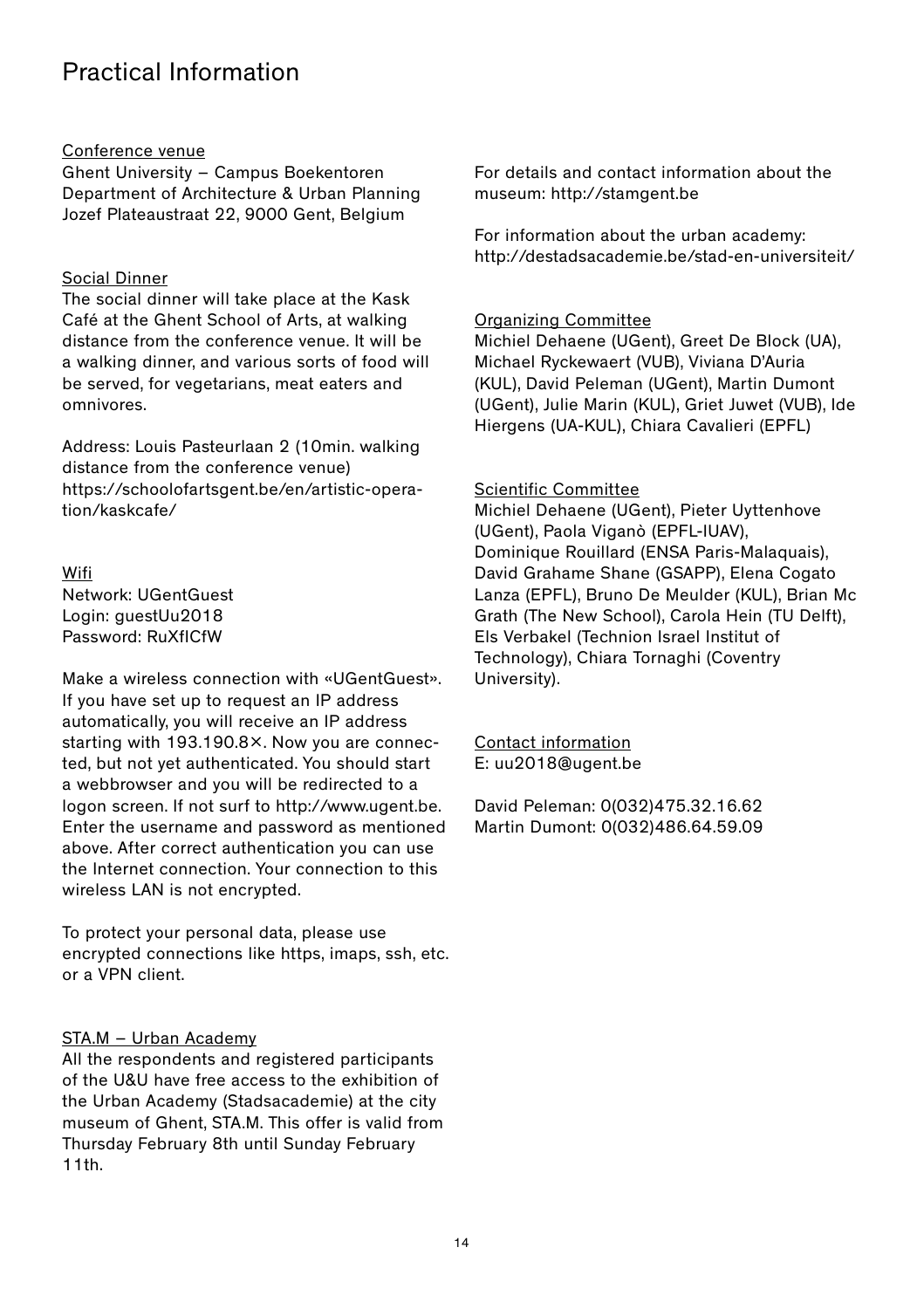